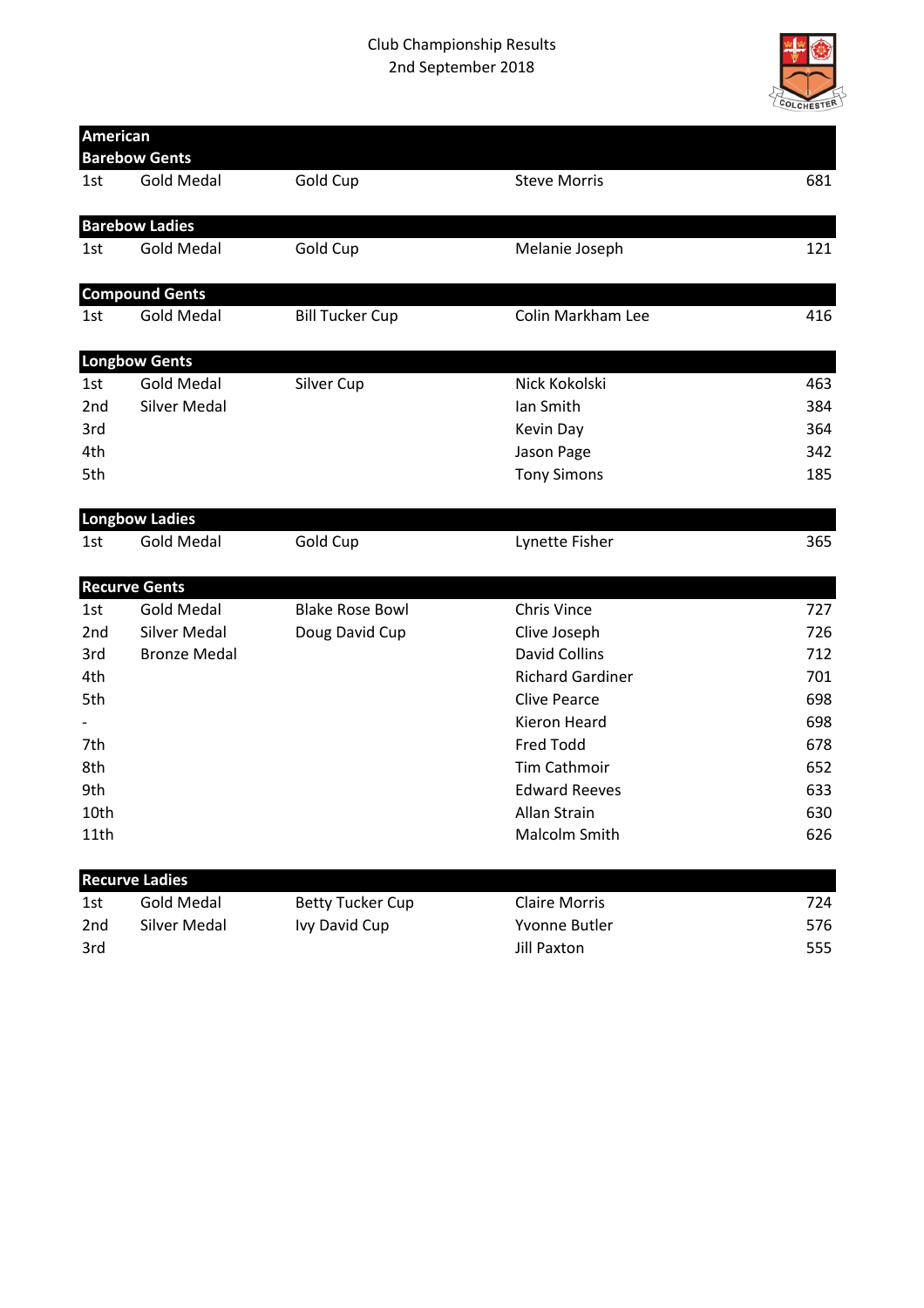## Club Championship Results 2nd September 2018



|                 | <b>Handicap Gents</b>  |                         |                  |
|-----------------|------------------------|-------------------------|------------------|
| 1st             | <b>Gold Medal</b>      | Clive Joseph            | 1494             |
| 2nd             | Silver Medal           | Kevin Day               | 1488             |
| 3rd             | <b>Bronze Medal</b>    | Allan Strain            | 1463             |
| 4th             |                        | <b>Steve Morris</b>     | 1449             |
| 5th             |                        | <b>Chris Vince</b>      | 1440             |
|                 |                        | <b>Clive Pearce</b>     | 1440             |
| 7th             |                        | <b>David Collins</b>    | 1439             |
| 8th             |                        | Jason Page              | 1427             |
| 9th             |                        | <b>Tony Simons</b>      | 1421             |
| 10th            |                        | <b>Kieron Heard</b>     | 1417             |
| 11th            |                        | <b>Richard Gardiner</b> | 1414             |
| 12th            |                        | Malcolm Smith           | 1404             |
| 13th            |                        | Tim Cathmoir            | 1402             |
| 14th            |                        | Nick Kokolski           | 1399             |
| 15th            |                        | Colin Markham Lee       | 1387             |
| 16th            |                        | Fred Todd               | 1378             |
| 17th            |                        | Ian Smith               | 1355             |
| 18th            |                        | <b>Edward Reeves</b>    | 1352             |
|                 | <b>Handicap Ladies</b> |                         |                  |
| 1st             | <b>Gold Medal</b>      | Lynette Fisher          | 1470             |
| 2 <sub>nd</sub> | <b>Silver Medal</b>    | <b>Jill Paxton</b>      | 1443             |
| 3rd             | <b>Bronze Medal</b>    | Diti Gupta              | 1442             |
| 4th             |                        | <b>Claire Morris</b>    | 1424             |
| 5th             |                        | <b>Yvonne Butler</b>    | 1354             |
| 6th             |                        | <b>Mary Bowring</b>     | 1287             |
| 7th             |                        | Melanie Joseph          | $\boldsymbol{0}$ |

| <b>National Rounds</b><br><b>Recurve Junior Ladies</b> |                                    |                           |                     |        |  |  |  |
|--------------------------------------------------------|------------------------------------|---------------------------|---------------------|--------|--|--|--|
| 1st                                                    | Gold Medal                         | Shield                    | Diti Gupta          | 467    |  |  |  |
|                                                        | <b>Handicap Juniors</b>            |                           |                     |        |  |  |  |
| 1st                                                    | Gold Medal                         |                           | Diti Gupta          | 1442   |  |  |  |
| 2nd                                                    |                                    |                           | <b>Mary Bowring</b> | 1287   |  |  |  |
|                                                        | Most Improved Score from last year |                           |                     |        |  |  |  |
| 1st                                                    |                                    | <b>Colne Crest Shield</b> | Jason Page          | $+184$ |  |  |  |